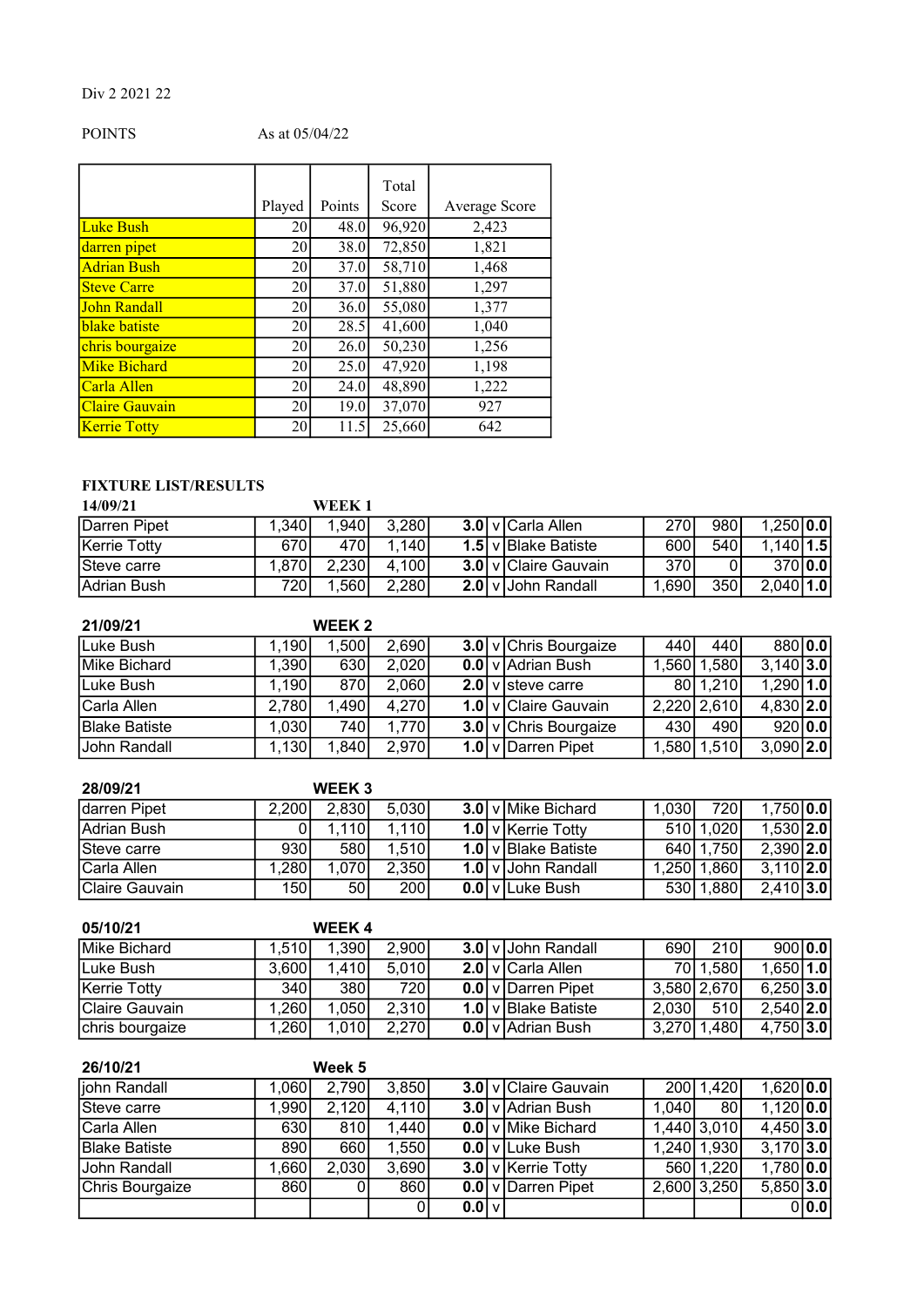|                                            |       |         | $\overline{0}$   | $\overline{0.0 v}$                |                                  |            |                 | 0 0.0                                   |
|--------------------------------------------|-------|---------|------------------|-----------------------------------|----------------------------------|------------|-----------------|-----------------------------------------|
| 02/11/21                                   |       | week 6  |                  |                                   |                                  |            |                 | 17,990                                  |
| adrian Bush                                | 130   | 1,520   | 1,650            | 0.0 v                             | claire gauvain                   |            | 1,200 1,740     | $2,940$ 3.0                             |
| carla allen                                | 980   | 490     | 1,470            | $\overline{2.0}$<br>$\mathsf{v}$  | blake batiste                    | 430        | 840             | $1,270$ 1.0                             |
| chris bourgaize                            | 600   | 1,030   | 1,630            | 0.0                               | v john randall                   |            | 2,090 1,290     | $3,380$ 3.0                             |
| steve carre                                | 1,260 | 1,540   | 2,800            |                                   | 3.0 v darren pipet               |            | 70 1,210        | $1,280$ 0.0                             |
| <b>Kerrie Totty</b>                        | 810   | 620     | 1,430            | 0.0                               | v Mike Bichard                   | 1,230      | 810             | $2,040$ 3.0                             |
| 09/11/21                                   |       | Week 7  |                  |                                   |                                  |            |                 | 10,910                                  |
| adrian bush                                | 2,560 | 470     | 3,030            |                                   | 0.0 v Luke Bush                  | 3,020      | 700             | $3,720$ 3.0                             |
| <b>Mike Bichard</b>                        | 2,000 | 1,480   | 3,480            | 2.0                               | v Chris Bourgaize                | 510        | 1,830           | $2,340$ 1.0                             |
| <b>John Randall</b>                        | 1,730 | 540     | 2,270            |                                   | 3.0 v Steve Carre                | 1,270      | 100             | $1,370$ 0.0                             |
| claire gauvain                             | 820   | 0       | 820              |                                   | 0.0 v Darren Pipet               |            | $2,800$ $2,160$ | $4,960$ 3.0                             |
| carla allen                                | 1,840 | 2,010   | 3,850            |                                   | 3.0 $\sqrt{}$ kerrie totty       | 1,670      | $\overline{0}$  | $1,670$ 0.0                             |
|                                            |       |         |                  |                                   |                                  |            |                 | 14,060                                  |
| 16/11/21                                   |       | Week 8  |                  |                                   |                                  |            |                 |                                         |
| <b>Darren Pipet</b>                        | 380   | 1,300   | 1,680            |                                   | $0.0$ <sub>V</sub> Luke Bush     |            | 5,930 3,600     | $9,530$ 3.0                             |
| <b>Adrian Bush</b>                         | 120   | 2,940   | 3,060            | 2.0                               | v Blake Batiste                  | 1,180      | 500             | 1,680<br>$\vert$ 1.0                    |
| steve carre                                | 350   | 1,300   | 1,650            | 2.0                               | v Mike Bichard                   | 450        | 840             | 1,290<br> 1.0                           |
| carla allen                                | 1,390 | 1,290   | 2,680            | 0.0                               | v Steve Carre                    |            | 1,430 1,500     | 2,930<br>3.0                            |
| <b>Chris Bourgaize</b>                     | 1,210 | 1,700   | 2,910            | 3.0                               | v Kerrie Totty                   | 420        | 870             | 1,290<br>0.0                            |
|                                            |       |         | 0                | $0.0\vert v$                      |                                  |            |                 | 0.0<br>$\boldsymbol{0}$                 |
|                                            |       |         | $\boldsymbol{0}$ | $0.0\vert v$                      |                                  |            |                 | $\boldsymbol{0}$<br>0.0                 |
|                                            |       |         | $\boldsymbol{0}$ | 0.0<br>$\overline{\mathbf{V}}$    |                                  |            |                 | $\overline{0.0}$<br>$\vert 0 \vert$     |
| 30/11/21                                   |       | Week 9  |                  |                                   |                                  |            |                 |                                         |
| <b>Darren Pipet</b>                        | 2,560 | 2,320   | 4,880            |                                   | 3.0 v Blake Batiste              | 220        | 340             | 560   0.0                               |
| <b>Claire Gauvain</b>                      | 2,020 | 1,510   | 3,530            | 3.0                               | v Mike bichard                   |            | 980 1,470       | 2,450<br>0.0                            |
| Carla Allen                                | 1,550 | 1,720   | 3,270            |                                   | $3.0$ v Chris Bourgaize          | 1,020      | 930             | $\overline{\hspace{.1cm}0.0}$<br>1,950  |
| Luke Bush                                  | 1,110 | 0       | 1,110            |                                   | 0.0 v John Randall               |            | $1,340$ 2,160   | 3,500<br>3.0                            |
| <b>Kerrie Totty</b>                        |       |         | 1,400            | 1.0<br>$\overline{\mathbf{V}}$    | <b>Steve Carre</b>               |            |                 | 2.0<br>2,490                            |
|                                            |       |         | 0                | $0.0$ v                           |                                  |            |                 | $\overline{\mathbf{0.0}}$<br>$\theta$   |
|                                            |       |         | 0                | 0.0<br>$\mathbf V$                |                                  |            |                 | $\mathbf{0.0}$<br>$\theta$              |
|                                            |       |         | 0                | $\vert 0.0 \vert$<br>$\mathbf{V}$ |                                  |            |                 | 0.0<br>$\boldsymbol{0}$                 |
|                                            |       |         |                  | $0.0\vert v$                      |                                  |            |                 | 0 0.0                                   |
|                                            |       |         |                  |                                   |                                  |            |                 |                                         |
| 07/12/21                                   |       | Week 10 |                  |                                   |                                  |            |                 |                                         |
| <b>Steve Carre</b>                         | 2380  | 520     | 2,900            | 2.0 v                             | Chris Bourgaize                  | 630        | 1,890           | $2,520$ 1.0                             |
| John Randall                               | 1,980 | 2,880   | 4,860            |                                   | $3.0$ v Blake Batiste            | 1,710      | 350             | $\overline{2,060}$<br>$\vert 0.0 \vert$ |
| Luke Bush                                  | 1,600 | 4,280   | 5,880            | 3.0<br>$\mathbf{v}$               | <b>Mike Bichard</b>              | 1,220      | 1,580           | 2,800<br>$\vert 0.0 \vert$              |
| <b>Claire Gauvain</b>                      | 670   | 1,290   | 1,960            | 3.0<br>$\mathbf{v}$               | <b>Kerrie Totty</b>              | 360        | 910             | 1,270<br>$\vert 0.0 \vert$              |
| <b>Adrian Bush</b>                         | 2,640 | 280     | 2,920            | 2.0<br>$\mathbf{V}$               | Carla Allen                      | 710        | 1,050           | 1,760<br> 1.0                           |
|                                            |       |         |                  |                                   |                                  |            |                 |                                         |
| 14/12/21                                   |       | Week 11 |                  |                                   |                                  |            |                 |                                         |
| <b>Claire Gauvain</b>                      | 580   | 610     | 1,190            | 0.0 v                             | Chris Bourgaize                  | 800<br>290 | 1,100           | $1,900$ 3.0                             |
| <b>Adrian Bush</b><br><b>Blake batiste</b> | 2,030 | 2,690   | 4,720            | 3.0<br>$\mathbf{V}$               | Darren Pipet                     |            | 1,230           | $1,520$ 0.0                             |
| <b>Kerrie Totty</b>                        | 1,300 | 1,550   | 2,850            | 2.0 v                             | <b>Mike Bichard</b><br>Luke Bush | 2,390      | 420             | 2,810<br> 1.0                           |
|                                            |       |         | 2,240            | 3.0<br>V                          |                                  |            |                 | 820<br>0.0                              |
| 21/12/21                                   |       |         |                  |                                   |                                  |            |                 |                                         |
| John Randall                               | 1,550 | 420     | 1,970            | 1.0 v                             | <b>Adrian Bush</b>               | 1,030      | 1,810           | 2,840<br> 2.0                           |
| darren pipet                               | 370   | 1,830   | 2,200            | 1.0<br>$\overline{\mathbf{V}}$    | Carla Allen                      | 2,330      | 660             | $2,990$ 2.0                             |
| <b>Blake Batiste</b>                       | 1,050 | 710     | 1,760            |                                   | $3.0$ v Kerrie Totty             | 410        | 450             | 860   0.0                               |
| Luke Bush                                  | 3,770 | 2,030   | 5,800            | 3.0 v                             | Chris Bourgaize                  | 2,710      | 1,890           | $4,600$ 0.0                             |

Claire Gauvain 1 880 980 1,860 0.0 v Steve Carre 1,230 1,240 2,470 3.0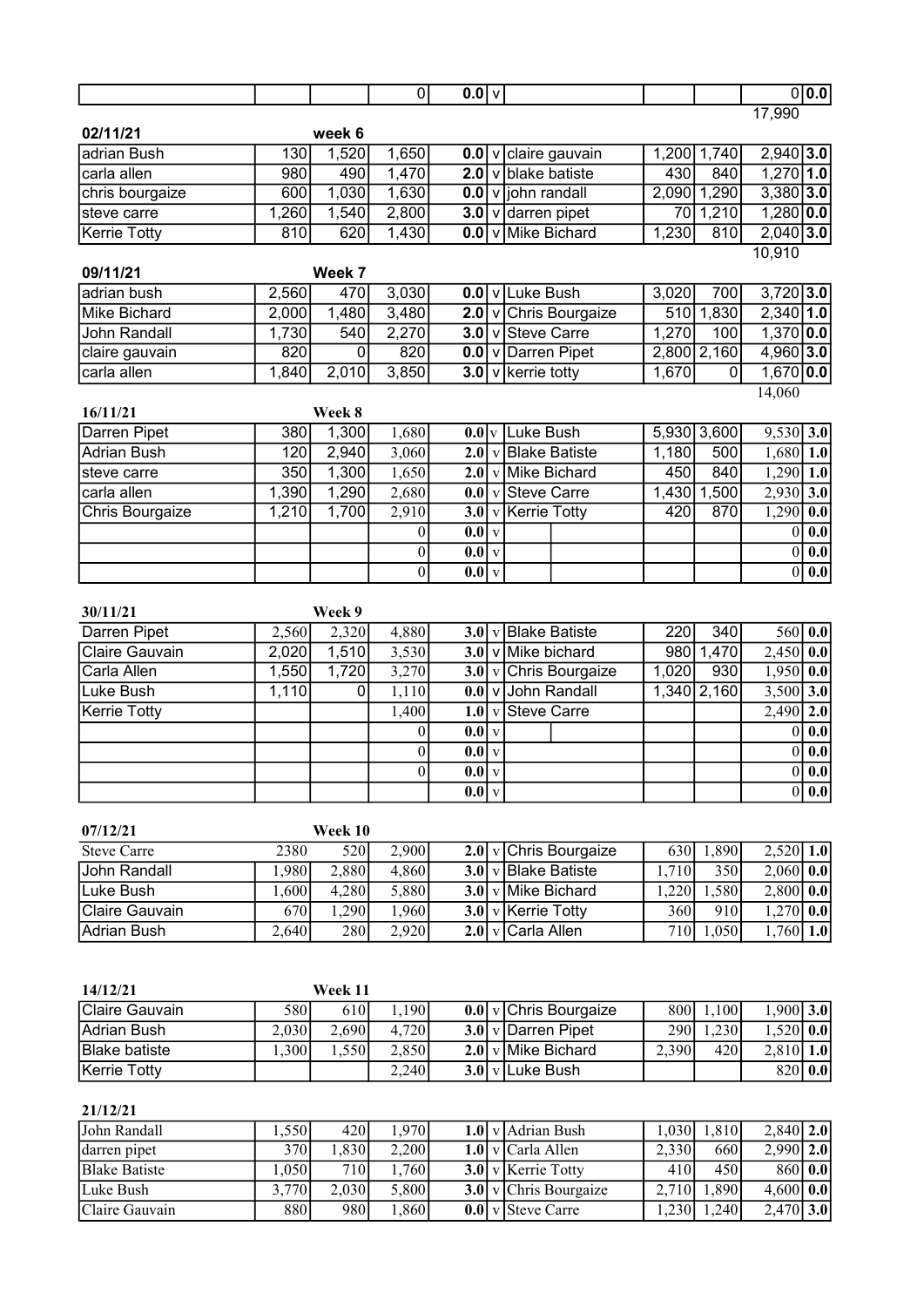### 04/01/22

| Carla Allen     | 70I   | 920    | .090  |  | $\left  0.0 \right $ v Claire gauvain | 1.0101 | 970              | $,980$ 3.0    |                  |
|-----------------|-------|--------|-------|--|---------------------------------------|--------|------------------|---------------|------------------|
| Adrian Bush     | .4601 | 1.0501 | 2.510 |  | 3.0 v Mike Bichard                    | 1,210  | 690 <sup>1</sup> | .900 0.0      |                  |
| Chris Bourgaize | .6201 | 660    | 2,280 |  | $2.0$ v Blake Batiste                 | 1.0401 | ,220             | 2.260         | 1.0 <sub>l</sub> |
| Steve Carre     |       |        | 1,150 |  | $0.0$ v Luke bush                     |        |                  | 5,970 3.0     |                  |
| Darren Pipet    | 2,530 | 100    | 2,630 |  | $1.0$ v John Randall                  | 1,890  | 1,020            | $2,910$   2.0 |                  |

### 11/01/22

| John Randall         | .030 <sub>l</sub> | 7001  | 1.7301 | 0.01 | Carla Allen                   | . 440  | 1.340 | $2,780$ 3.0   |  |
|----------------------|-------------------|-------|--------|------|-------------------------------|--------|-------|---------------|--|
| Mike Bichard         | 380I              | 2.110 | 2.490  |      | $2.0$ v Darren Pipet          | 1.370  | 8201  | $2,190$   1.0 |  |
| <b>Blake Batiste</b> | .210 <sup>1</sup> | 970I  | 2.180  |      | $0.0$ v Steve Carre           | 1.6101 | 1.420 | $3,030$ 3.0   |  |
| Kerrie Totty         |                   |       | 6301   |      | $1.0$ v Adrian Bush           |        |       | $1,660$ 2.0   |  |
| Luke Bush            | $\angle,440$      | 2.530 | 4.970  |      | 3.0 $\sqrt{C}$ Claire Gauvain | ,290   | 1,190 | $2,480$ 0.0   |  |

#### 18/01/22

| Adrian Bush    | 3.0901            | 1101 | 4.200  |  | $2.0$ v Chris Bourgaize                | 8201              | 2.520 | $3,340$   1.0 |       |
|----------------|-------------------|------|--------|--|----------------------------------------|-------------------|-------|---------------|-------|
| Carla Allen    | .260 <sup>1</sup> | 7701 | 2,030  |  | $0.0$ v Luke Bush                      | 7501              | 1.810 | $3,560$ 3.0   |       |
| John Randall   | ,520              | 910l | 2.430  |  | $3.0$ v Mike Bichard                   |                   |       |               | 0 0.0 |
| Darren Pipet   | .7801             | .810 | 3.590  |  | $3.0$ v Kerrie Totty                   | .040 <sup>1</sup> | 370   | .410 0.0      |       |
| Claire Gauvain | 750l              | 450  | 0.2001 |  | $\left  0.0 \right $ v   Blake Batiste | 770               | 490   | $,260$ 3.0    |       |

#### 25/01/22

| Adrian Bush          | 1,910 | 2,350 | 4,260 |                 | $2.0$ v Steve Carre             | 3.160            | 8901  | $4,050$ 1.0 |     |
|----------------------|-------|-------|-------|-----------------|---------------------------------|------------------|-------|-------------|-----|
| <b>Blake Batiste</b> | 2.930 | 430   | 3,360 |                 | $2.0$ v Luke Bush               | 8601             | 1,320 | $2,180$ 1.0 |     |
| Chris Bourgaize      | 1,270 | 1,980 | 3,250 |                 | $3.0$ v Darren Pipet            | 810              |       | 810 0.0     |     |
| Mike Bichard         | 1,660 | 320l  | 1,980 |                 | $1.0 \vert v \vert$ Carla Allen | 770 <sup>1</sup> | 3,150 | $3,920$ 2.0 |     |
| John Randall         | 290   | 1,740 | 2,030 |                 | $2.0$ v Kerrie Totty            | 600l             | 970   | $1,570$ 1.0 |     |
|                      |       |       |       | 0.01v           |                                 |                  |       |             | 0.0 |
|                      |       |       |       | $0.0\mathrm{v}$ |                                 |                  |       |             | 0.0 |
|                      |       |       |       | $0.0$ v         |                                 |                  |       |             | 0.0 |

## 01/02/22

| carla allen    | 730I             | 1.5201           | 2,250 |                 | $\overline{0.0}$ v Blake Batiste   | 1.3601 | 2,070 | $3,430$ 3.0 |       |
|----------------|------------------|------------------|-------|-----------------|------------------------------------|--------|-------|-------------|-------|
| Claire Gauvain | 230              | 120              | 350   |                 | $0.0$ v Adrian Bush                | 420    | 200   | 620 3.0     |       |
| John Randall   | 1,950            | 980              | 2,930 |                 | $\overline{1.0}$ v Chris Bourgaize | 1.340  | 2,410 | $3,750$ 2.0 |       |
| Darren Pipet   | 3.860            | 3.010            | 6,870 |                 | $3.0$ v Steve Carre                | 1.410  | 370l  | $1,780$ 0.0 |       |
| Kerrie Totty   | $\left( \right)$ | 710 <sup> </sup> | 710   |                 | $0.0$ v Mike Bichard               | 2,130  | 740   | $2,870$ 3.0 |       |
|                |                  |                  |       | $0.0\mathrm{V}$ |                                    |        |       |             | 0 0.0 |
|                |                  |                  |       | $0.0\mathrm{V}$ |                                    |        |       |             | 0 0.0 |
|                |                  |                  |       | $0.0\vert v$    |                                    |        |       |             | 0 0.0 |

#### 08/02/22

| Darren Pipet    | 3.170 | 1.210            | 4,380 |                 | $3.0$ v Claire Gauvain | 620I       | 1,120 | $1,740$ 0.0 |       |
|-----------------|-------|------------------|-------|-----------------|------------------------|------------|-------|-------------|-------|
| Kerrie Totty    | 760   | 330              | 1,090 |                 | $1.0$ v Carla Allen    | <b>720</b> | 1,530 | $2,250$ 2.0 |       |
| Adrian Bush     | 2.180 | 310 <sup>-</sup> | 2,490 |                 | $0.0$ v Luke Bush      | 3.960      | 1,310 | $5,270$ 3.0 |       |
| Steve Carre     | 8001  | 1,900            | 2,700 |                 | $2.0$ v John Randall   | 1.430      | 840   | $2,270$ 1.0 |       |
| Chris bourgaize | 2,290 | <b>740</b>       | 3,030 |                 | $2.0$ v Mike Bichard   | 8701       | 1.480 | $2,350$ 1.0 |       |
|                 |       |                  |       | 0.01v           |                        |            |       |             | 0.0   |
|                 |       |                  | 0     | $0.0\mathrm{V}$ |                        |            |       |             | 0 0.0 |
|                 |       |                  |       | $0.0\vert v$    |                        |            |       |             | 0.0   |

## 15/02/22

| Claire Gauvain |       | .840 | .8401 |  | 1.0 v John Randall                     | 2.620  | 1.540             | $4,160$ 2.0   |                  |
|----------------|-------|------|-------|--|----------------------------------------|--------|-------------------|---------------|------------------|
| Kerrie Totty   | 701   | 8701 | .440  |  | $\left  0.0 \right $ v chris bourgaize | 900I   | .300 <sup>1</sup> | $2,200$ 3.0   |                  |
| mike bichard   | .3701 | .240 | 2.610 |  | 2.0 $\vert$ v steve carre              | 6401   | .880              | 2.520         | 1.0 <sub>l</sub> |
| luke bush      | 7601  | .040 | 2,800 |  | 1.0 v darren pipet                     | 1.3101 | ,670              | $2,980$   2.0 |                  |